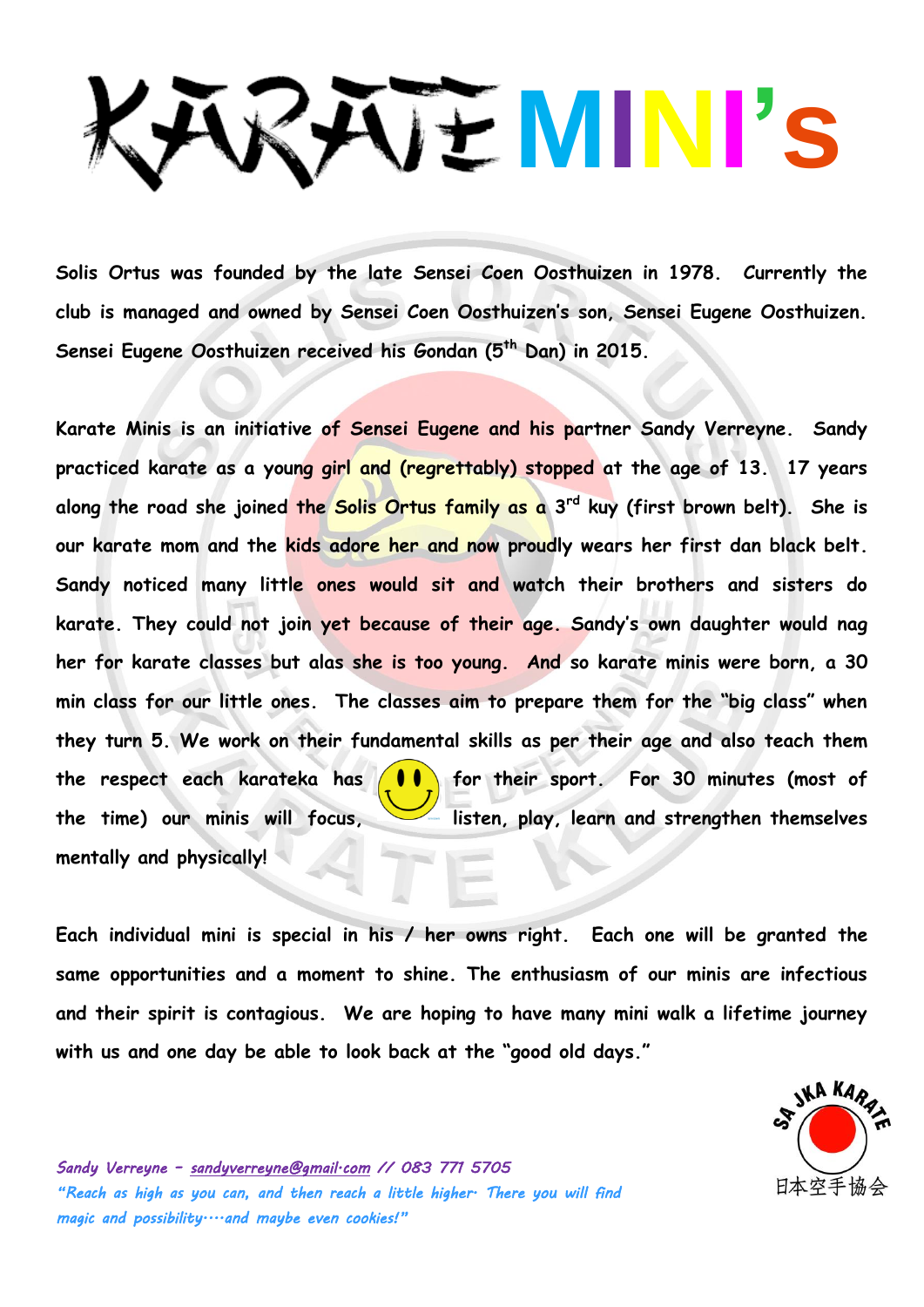#### **REGISTRATION**

| <b>Applicant Information</b>        |  |  |      |           |           |
|-------------------------------------|--|--|------|-----------|-----------|
| Name:                               |  |  |      | Surname:  |           |
| Date of Birth:                      |  |  | Age: |           | Language: |
| <b>Second Applicant Information</b> |  |  |      |           |           |
| Name:                               |  |  |      | Surname:  |           |
| Date of Birth:                      |  |  | Age: |           | Language: |
| <b>Third Applicant Information</b>  |  |  |      |           |           |
| Name:                               |  |  |      | Surname:  |           |
| Date of Birth:<br>Age:              |  |  |      | Language: |           |

| Medical information / |  |  |  |
|-----------------------|--|--|--|
| Health Status:        |  |  |  |
|                       |  |  |  |

## **PARENT / GUARDIAN INFORMATION**

| <b>Contact Information</b>            |               |                 |  |  |  |  |
|---------------------------------------|---------------|-----------------|--|--|--|--|
| Name:                                 | Surname:      |                 |  |  |  |  |
| Relationship<br>to                    |               | Contact Number: |  |  |  |  |
| Karateka:                             |               |                 |  |  |  |  |
| E-mail:                               |               |                 |  |  |  |  |
| <b>Emergency Contact</b>              |               |                 |  |  |  |  |
| Name of person not residing with you: |               |                 |  |  |  |  |
| Contact Number:                       | Relationship: |                 |  |  |  |  |